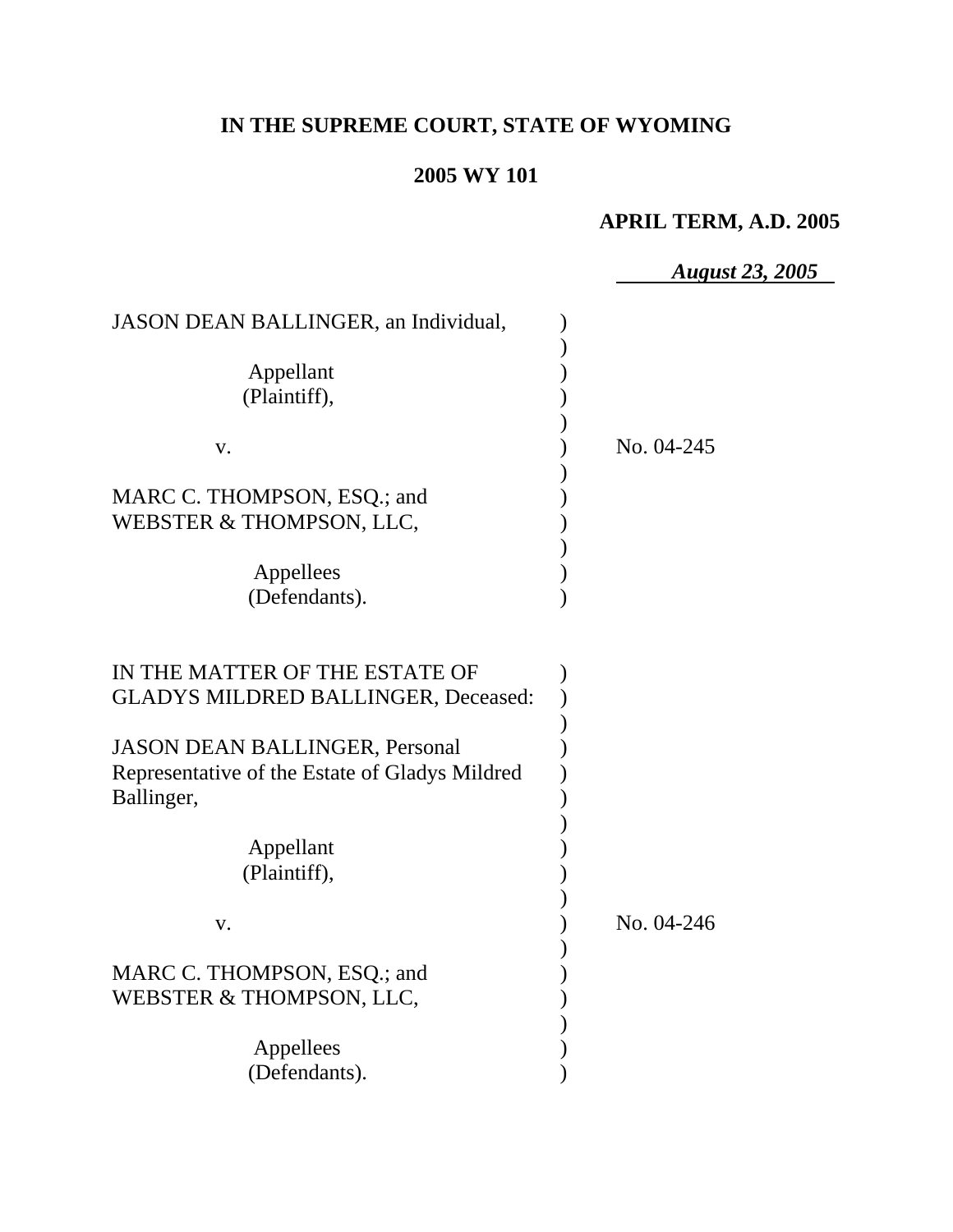### *Appeal from the District Court of Park County The Honorable Dan R. Price II, Judge*

### *Representing Appellant:*

Eldon E. Silverman of Preeo Silverman Green & Egle, P.C., Denver, Colorado

### *Representing Appellee:*

Marc C. Thompson of Webster & Thompson, LLC, Cody, Wyoming

*Before HILL, C.J., and GOLDEN, KITE, VOIGT, and BURKE, JJ.* 

**NOTICE: This opinion is subject to formal revision before publication in Pacific Reporter Third. Readers are requested to notify the Clerk of the Supreme Court, Supreme Court Building, Cheyenne, Wyoming 82002, of any typographical or other formal errors so that correction may be made before final publication in the permanent volume.**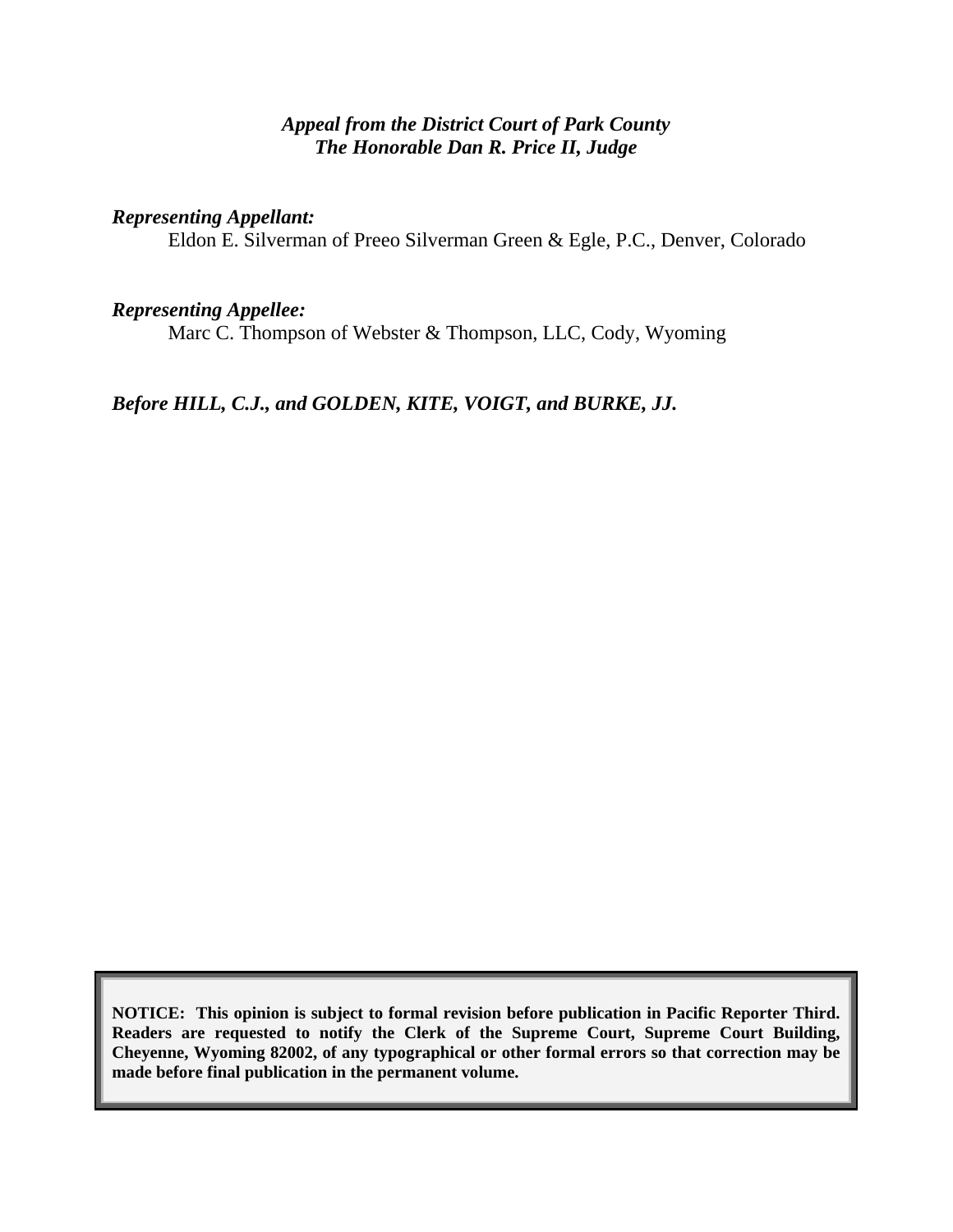**GOLDEN**, Justice.

[¶1] Jason Dean Ballinger appeals the district court's order granting Webster and Thompson, LLC, and Marc C. Thompson's (collectively Thompson) motion to dismiss Ballinger's legal malpractice suit. The district court granted the motion finding Ballinger had failed to comply with the statute of limitations. We affirm.

#### **ISSUES**

[¶2] Ballinger presents the following issues for review:

1. Was Ballinger under "a legal disability" pursuant to Wyo. Stat.  $1-3-107(a)(iii)$  so that his action was timely brought?

2. Was any statute of limitations defense barred under the theory of equitable estoppel for purposes of overcoming a motion to dismiss?

3. Did the statute of limitations begin to run only after "discovery" of the claim and was that within the two-year period, to overcome a motion to dismiss?

4. Should the continuous representation rule be applied to the unique facts of this case to toll the statute of limitations?

Thompson responds with just one issue, "Was the district court correct in ruling that appellant's claims are barred by the statute of limitations?"

### **FACTS**

[¶3] Ballinger hired Thompson to represent him individually and as the personal representative and sole beneficiary of the estate of Gladys M. Ballinger. Thompson entered his appearance in the probate case on August 7, 1998. Because Ballinger was incarcerated in the Park County Jail during portions of 1998 and 1999, Thompson took on additional responsibilities for the estate. One of these additional responsibilities was a duty to obtain and maintain insurance for a home in Cody owned by the estate in which Ballinger lived. Unfortunately, the insurance was allowed to lapse, and there was a gap in coverage from June 18, 1999, until July 23, 1999. In explaining the lapse, Thompson claimed he never received a renewal notice. However, insurance company records indicated a renewal notice was sent to Thompson's office address.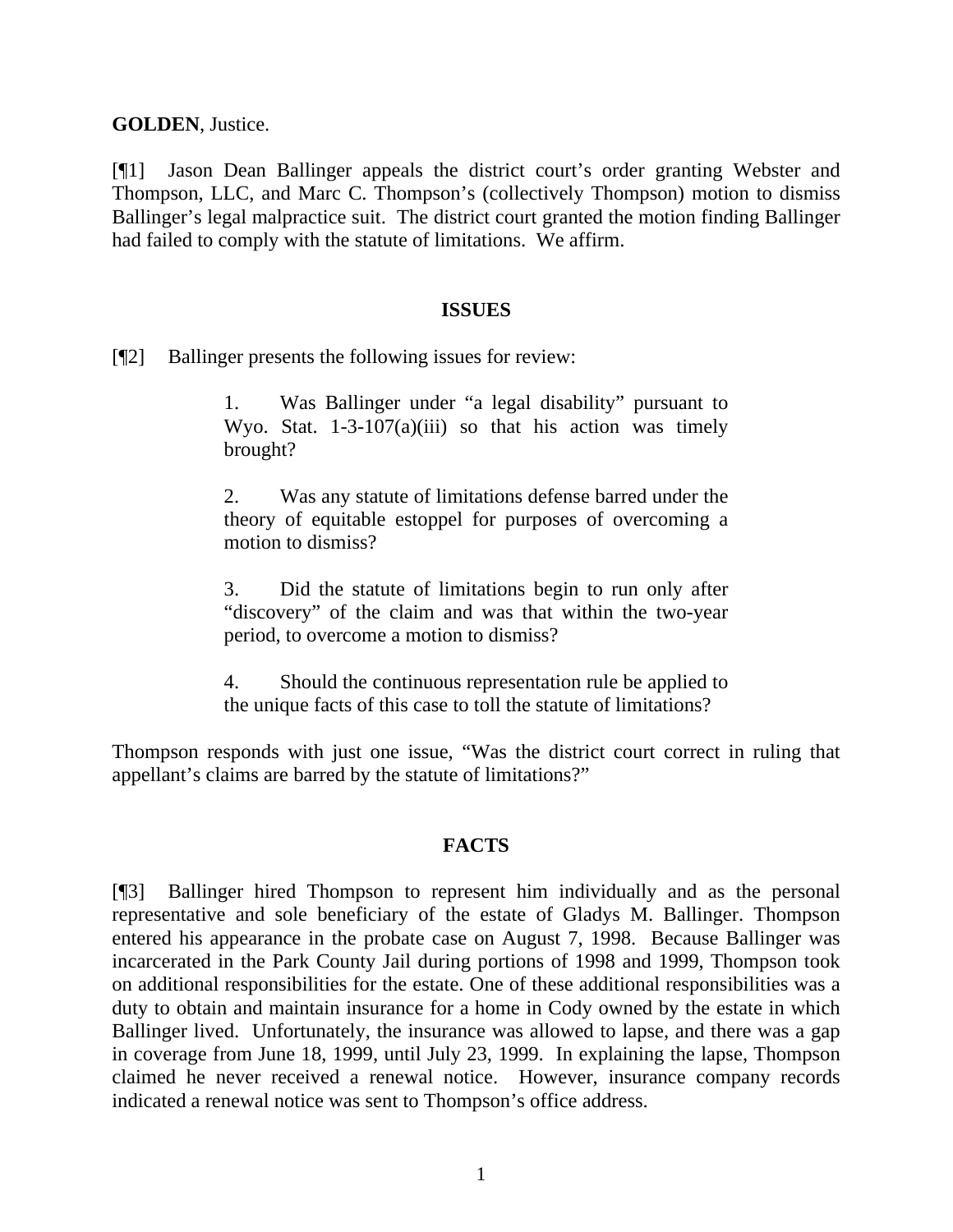[¶4] On June 24, 1999, a fight started in the driveway of the Cody home. The fight led to the death of seventeen-year-old Scott Tannehill. Ballinger was at the home at the time of the fight and was charged with accessory to second degree murder. Thompson represented Ballinger in the criminal proceeding stemming from this charge. In December 1999, after changing his plea to *nolo contendere*, Ballinger was sentenced to a term of incarceration of not less than seven years or more than ten years in the Wyoming State Penitentiary. Ballinger remains incarcerated at this time.

[¶5] In February of 2000, an attorney representing the estate of Scott Tannehill contacted Thompson indicating his intent to pursue a wrongful death suit. The attorney wrote:

> We are aware of [Ballinger's] ownership of the property where the incident took place. As with any property, it is fair for us to assume that there is a property casualty policy applicable to the property. Those policies provide insurance coverage for incidents of this nature. I would ask you, on behalf of the survivors of Scott Tannehill to please cooperate with us and notify the carrier of our intent to proceed with the claim.

When Thompson contacted the insurance company, it was confirmed there was a period of time when there was no coverage on the property and this gap included the day of the Tannehill incident. A series of letters and explanations then followed; the relevant portions can be summarized as follows:

- On February 15, 2000, Thompson sent Ballinger a copy of a letter addressed to the insurance company regarding the insurance lapse.
- On February 25, 2000, Thompson discussed the insurance lapse with Ballinger on the telephone.
- On April 21, 2000, the wrongful death complaint was filed. It asserted one cause of action, negligence.
- On April 21, 2000, Thompson sent Ballinger a copy of letters between Thompson and the insurance company discussing the insurance lapse.
- Between April and September 2000, Thompson continued to tell the attorney for the Tannehill estate that he was investigating the matter.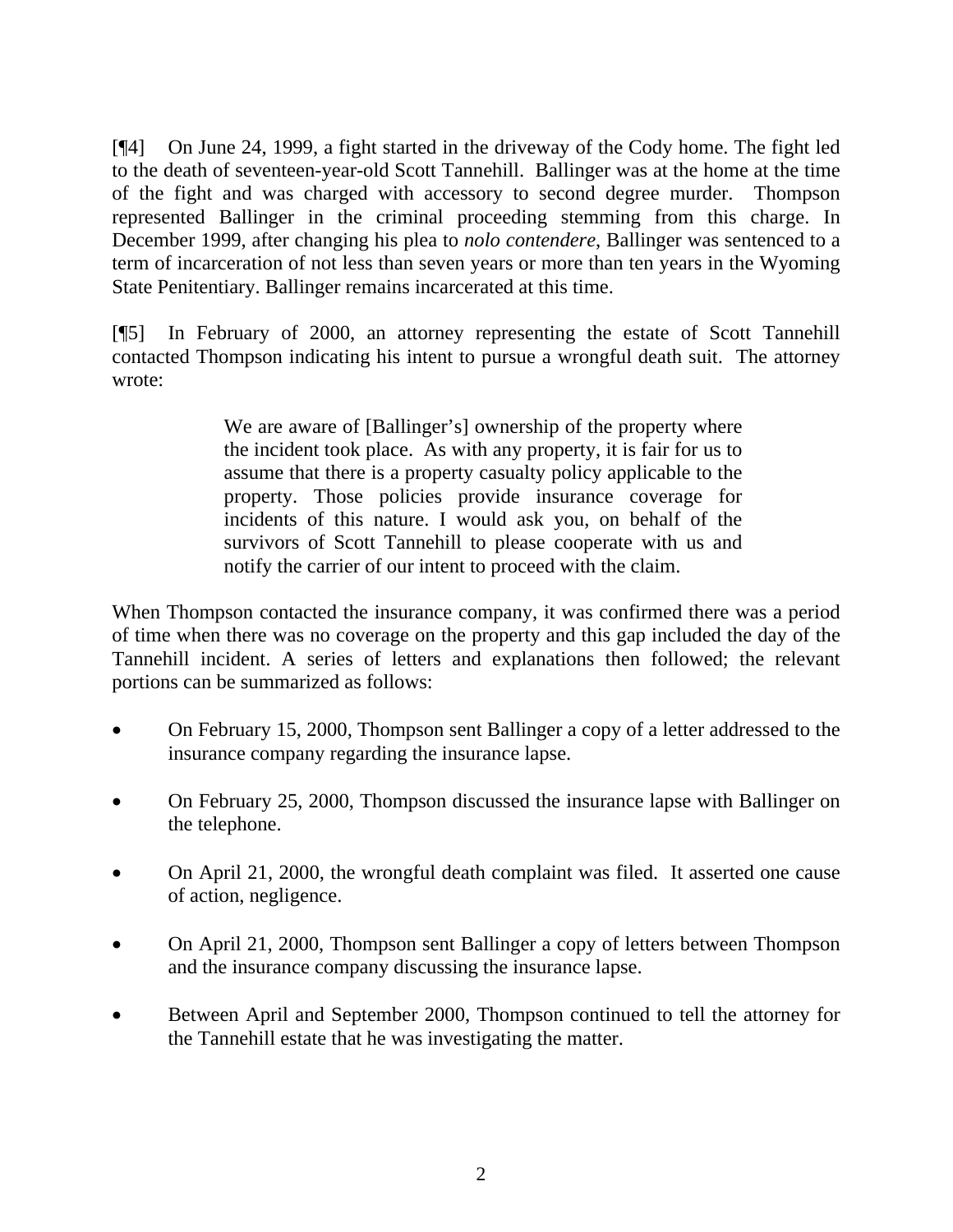- On September 8, 2000, Thompson sent Ballinger a copy of a letter addressed to Tannehill's attorney concerning the insurance lapse. In the letter Thompson revealed there was not an insurance policy in effect at the time of the accident and claimed that "[e]ven if there was a policy in effect, it would not have covered the alleged acts under the Complaint." He asserted the policy in effect was only a renter's policy, it had specific exclusions for acts involving assault, and Tannehill had alleged Ballinger committed an intentional act of misconduct. However, the estate of Tannehill had asserted only negligence in its complaint. The Tannehill attorney then subpoenaed the insurance records from the insurance company. After reviewing the documents the attorney was troubled by Thompson's lack of completeness in his initial responses to requests for information concerning insurance on the Cody home. The Tannehill attorney contended that review of the documents established Thompson was well aware of the lapse in coverage that occurred from June 18, 1999, until July 23, 1999, because he was directly involved in procuring the policy and procuring the renewal policy.
- On September 18, 2000, Thompson sent Ballinger proposed discovery responses for the wrongful death action which addressed the insurance issues and included the policy.
- On September 20, 2000, Ballinger signed the discovery responses that indicated there was no insurance at the time of Tannehill's death.
- On December 21, 2000, Thompson discussed the insurance lapse with Ballinger on the telephone. Ballinger stated he did not think it was an issue or conflict. However, Ballinger agreed to consult with another attorney to discuss the insurance lapse.
- In January of 2001, Thompson sent Ballinger a letter from Tannehill's attorney dated December 15, 2000, regarding the insurance lapse issue. That letter contained the following statements: "Because of the apparent failure of your office to pay a premium upon notice of a premium due, there was a lapse in insurance coverage for the Ballinger estate during the time frame Mr. Ballinger was involved with the death of Scott Tannehill. I cannot say whether the lapsed policy would have provided coverage for the claims of Mr. Tannehill . . . . Because of that conflict, there is no way for [us] on behalf of the Tannehill estate, to fairly resolve the claim with Dean Ballinger, through you as his attorney. I am duty bound to inform my clients of the potential claims that exist and the reason why there is no insurance coverage. . . . Since it is apparent that Dean Ballinger may have a claim against you or your firm, I trust you understand the nature of our concern and why we must insist that you withdraw."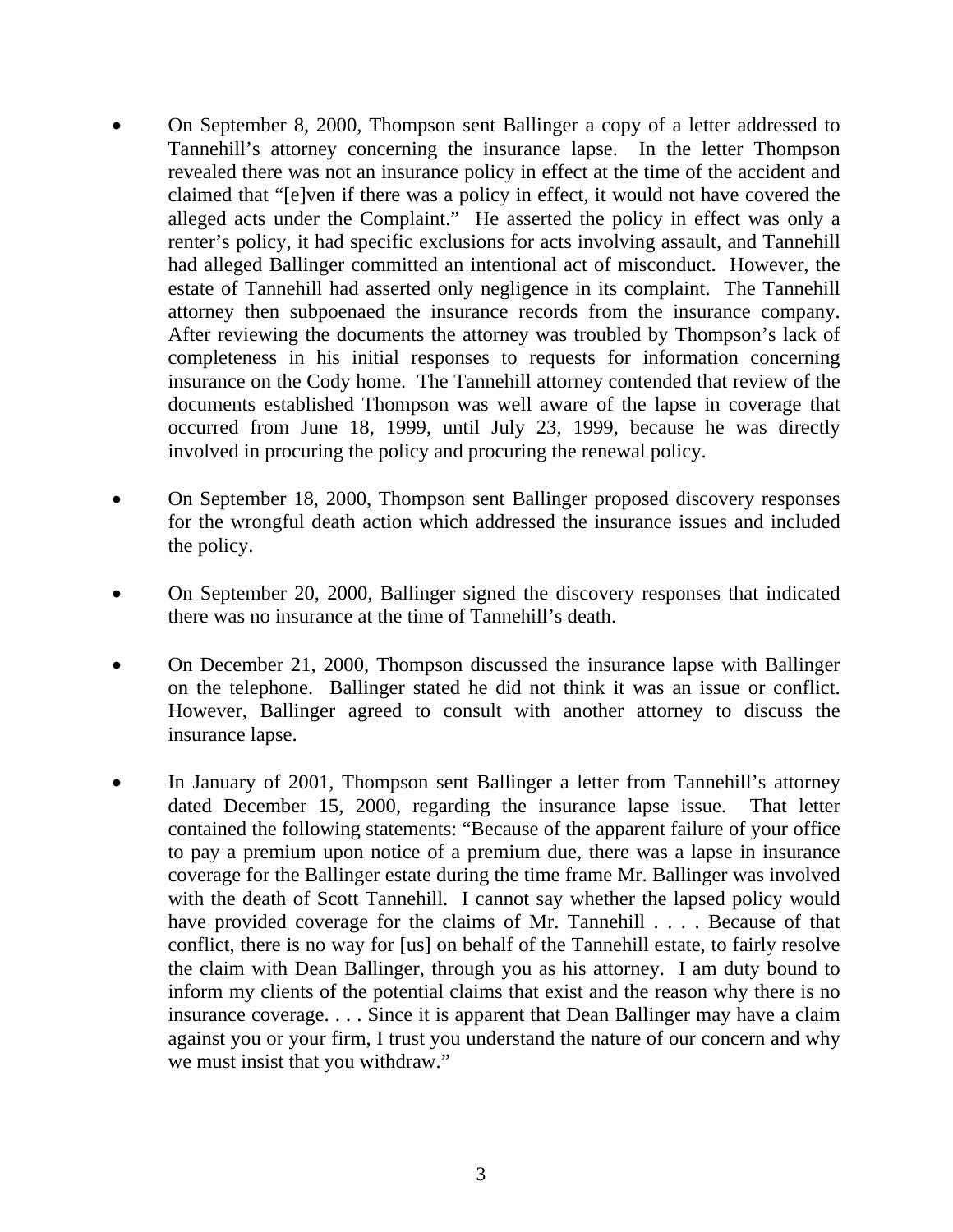• On January 29, 2001, Ballinger consulted with an independent attorney regarding the insurance lapse and the wrongful death suit.

[¶6] Thompson withdrew as Ballinger's attorney for the wrongful death case on January 5, 2001. Ballinger then hired a different attorney to represent him in the wrongful death suit. Thompson, however, remained the attorney for the estate. Thompson withdrew from that representation for the estate December 12, 2002.

[¶7] On March 31, 2003, Ballinger, individually and as personal representative of the estate, filed suit against Thompson. Ballinger claimed that had Thompson not allowed the insurance to lapse, the wrongful death claim would have been paid by insurance, or at least the cost of the defense would have been covered. Thompson filed a motion to dismiss pursuant to W.R.C.P. 12 or in the alternative W.R.C.P. 56 claiming the statute of limitations provided by Wyo. Stat. Ann. § 1-3-107(a) (LexisNexis 2005) had expired. Ballinger responded asserting he was under a "legal disability other than minority," namely, imprisonment, and therefore the statute was extended under  $\S$  1-3-107(a)(iii) to one year after the removal of his disability. Ballinger also asserted equitable estoppel applied, the act and damages were not reasonably discoverable until two years prior to filing, and the continuous representation rule should apply to toll the statute.

[¶8] The district court granted Thompson's motion to dismiss. The court rejected Ballinger's position that he was under a legal disability because he was incarcerated, "since it would be bad public policy to give protection and grant a benefit to someone convicted of a serious crime." The district court also found equitable estoppel and the continuous representation rule did not extend the statute in these circumstances. Ballinger timely appealed.

## **STANDARD OF REVIEW**

[¶9] When reviewing W.R.C.P. 12(b)(6) motions to dismiss, we accept the facts stated in the complaint as true and view them in the light most favorable to the plaintiff. *Duncan v. Afton, Inc*., 991 P.2d 739, 741-42 (Wyo. 1999). We will sustain such a dismissal when it is certain from the face of the complaint that the plaintiff cannot assert any fact which would entitle him to relief. *Id*.; *see also Robinson v. Pacificorp*, 10 P.3d 1133, 1135-36 (Wyo. 2000). However, a Rule 12(b)(6) motion to dismiss is converted to a W.R.C.P. 56 motion for summary judgment if materials outside the pleadings are considered. *Stalkup v. State Dept. of Envtl. Quality*, 838 P.2d 705, 709 (Wyo. 1992). In this instance it is clear the district court considered materials outside the pleadings. Thus, we apply the standard of review for summary judgment. Under this standard we examine the record from the vantage point most favorable to the party opposing the motion and give that party the benefit of all the favorable inferences which may be fairly drawn. *Castleberry*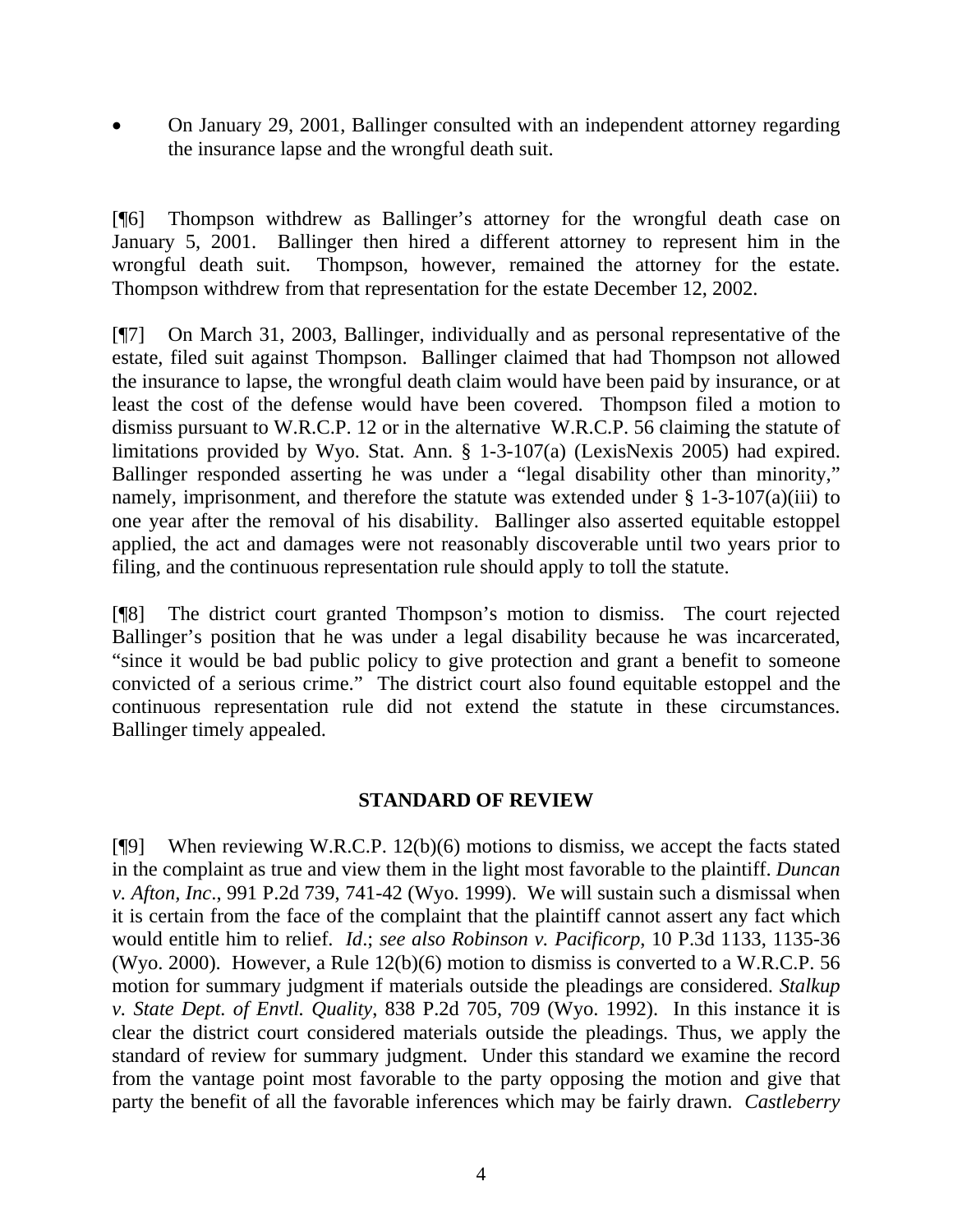*v. Phelan*, 2004 WY 151, ¶8, 101 P.3d 460, 462 (Wyo. 2004). Summary judgment is appropriate when there are no genuine issues of material fact and the moving party is entitled to judgment as a matter of law. *Id*.

#### **DISCUSSION**

*Legal Disability* 

[¶10] Ballinger argues that the statute of limitations applicable to professional services contains a provision extending the statute for a plaintiff "suffering from a legal disability other than minority." Plaintiffs falling into this category have one year from the removal of the disability to bring an action. Wyo. Stat. Ann.  $\S 1-3-107(a)(iii)$  $\S 1-3-107(a)(iii)$  $\S 1-3-107(a)(iii)$  (LexisNexis 2005).<sup>1</sup> Ballinger claims that imprisonment is a "legal disability other than minority," and he therefore has one year from when he is no longer incarcerated to bring his action.

[¶11] In making his argument, Ballinger asserts that at common law imprisonment was established as a legal disability because felons serving sentences of imprisonment were deemed "*civiliter mortus*" or "civilly dead." Ballinger claims "civil death" meant a prisoner could not sue or be sued and as a result a prisoner had a legal disability. He likewise maintains that because imprisonment created a legal disability many states recognized the statute of limitations was tolled while the person was imprisoned. Ballinger argues that we should recognize Wyoming's statute does the same. He additionally contends courts have a duty to carry out the legislative enactments, and the district court failed to do so when it simply found that "it would be bad public policy to give protection and grant a benefit to someone convicted of a serious crime."

[¶12] We agree with Ballinger that the district court's reasoning for granting the motion to dismiss was not based on statutory analysis. The district court based its ruling on policy reasoning which is not the proper standard for statutory interpretation questions. Instead, when considering the meaning of a statute, courts are obligated to try to

 $(ii) \ldots$ 

<span id="page-6-0"></span><sup>&</sup>lt;sup>1</sup> Wyo. Stat. Ann § 1-3-107(a) (LexisNexis 2005) provides in pertinent part:

<sup>(</sup>a) A cause of action arising from an act, error or omission in the rendering of licensed or certified professional or health care services shall be brought within the greater of the following times:

<sup>(</sup>i) Within two (2) years of the date of the alleged act, error or omission, except that a cause of action may be instituted not more than two (2) years after discovery of the alleged act, error or omission, if the claimant can establish that the alleged act, error or omission was:

<sup>(</sup>A) Not reasonably discoverable within a two (2) year period; or

<sup>(</sup>B) The claimant failed to discover the alleged act, error or omission within the two (2) year period despite the exercise of due diligence.

<sup>(</sup>iii) For injury to the rights of a plaintiff suffering from a legal disability other than minority, within one (1) year of the removal of the disability[.]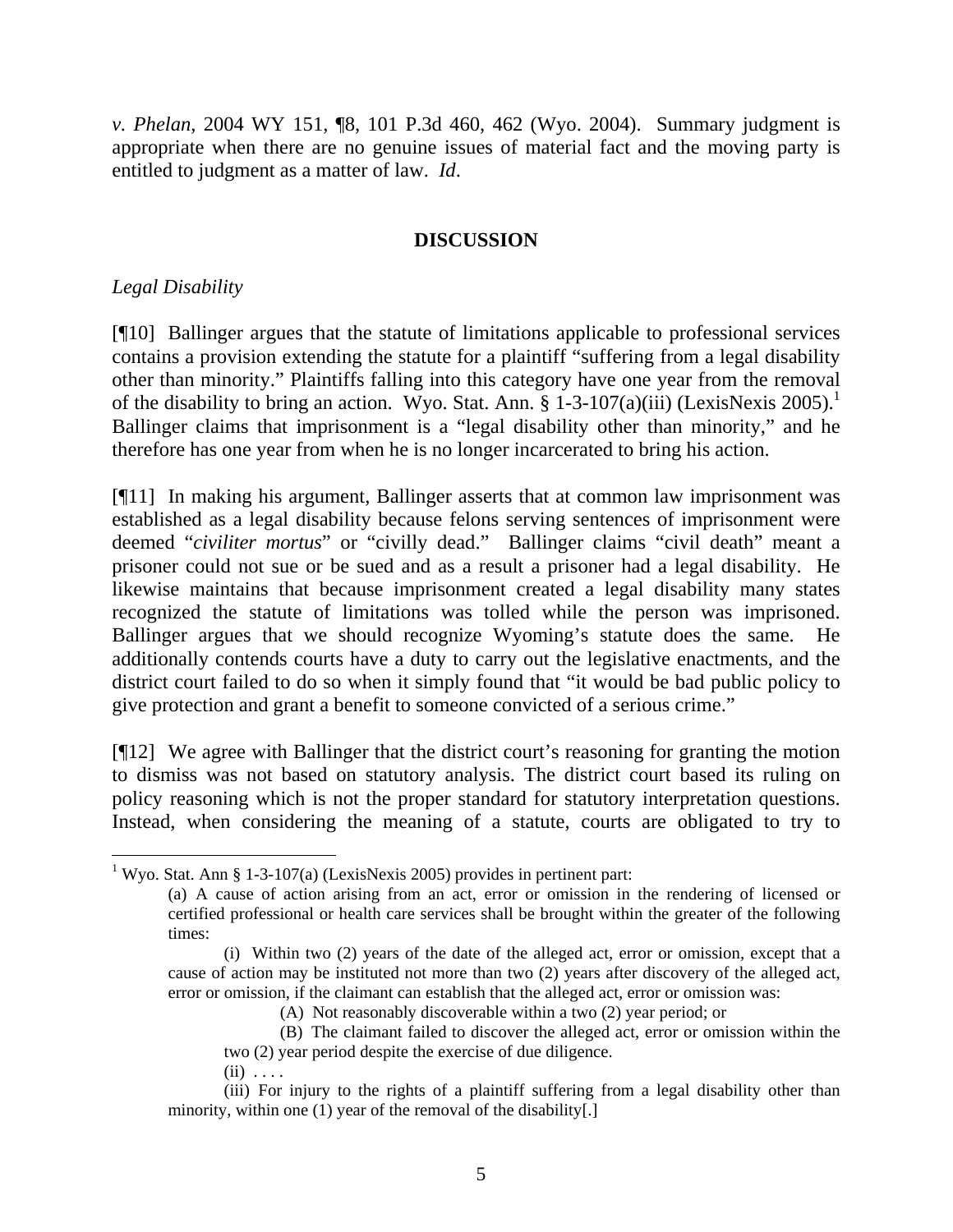determine the legislature's intent from the words of the statute. *McNeel v. McNeel*, 2005 WY 36, ¶11, 109 P.3d 510, 513 (Wyo. 2005) (citing *In Re Walsh,* 2004 WY 96, ¶¶3-4, 96 P.3d 1, 2 (Wyo. 2004)). Nevertheless, we determine it was correct to grant the motion to dismiss. Specifically, after our statutory analysis we do not agree with Ballinger that the phrase "legal disability other than minority" includes imprisonment.

[¶13] As with all statutory analysis we must start with the plain language of the statute to determine its meaning. *McNeel*, ¶11, 109 P.3d at 513. The question in this instance is what does the phrase "legal disability other than minority" mean as it is used in this statute? The statute itself does not define the phrase. However, the plain language indicates that at the time the statute was enacted there were legal disabilities other than minority known in the law. *See Berkin v. Marsh*, 44 P. 528, 530 (Mont. 1896). Therefore, we must look to the law as it existed at the time this section was enacted to determine if imprisonment was recognized as a legal disability.

[¶14] We begin with Ballinger's assertion that at common law a convicted felon was considered civilly dead. The Supreme Court of Tennessee explains that nearly every jurisdiction subjects a convicted felon not only to criminal punishment but also to other restrictions on civil and proprietary rights. *Cole v. Campbell*, 968 S.W.2d 274, 275-76 (Tenn. 1998) (citing Walter Matthews Grant, et al., Special Project, *The Collateral Consequences of a Criminal Conviction*, 23 Vand. L. Rev. 929 (1970) (hereinafter Special Project)). These restrictions, known as civil disabilities, date back to ancient Greece and Rome. *Cole,* at 276. In those societies, a criminal conviction rendered one "infamous" and resulted in the loss of the right to vote, hold office, make speeches, and assemble. *Id*. Similar civil disabilities were also imposed in early English common law in the form of "attainder." *Id*. A person convicted of treason or a felony, *i.e.*, attained, was subject not only to criminal punishment but also the loss of property, voting, and other civil rights including the right to sue. *Id*.; *Mosgrave v. McManus*, 173 P. 196, 198 (N.M. 1918).

[¶15] Some civil disabilities continued to the criminal justice system in the United States. In their role in the United States criminal justice system, civil disabilities fall into one of two categories: civil death statutes and specific disability statutes. *Cole*, 968 S.W.2d at 276. "Civil death statutes are 'blanket provisions that deprive the criminal of [all] rights while he is serving a prison sentence for life or less than life." *Id*. (quoting Special Project, at 950) (alteration in original). Specific disability statutes, on the other hand, designate a particular civil disability that occurs upon conviction and remains in effect throughout the defendant's life unless restored by a specific statutory procedure. *Cole,* at 276 (citing Special Project, at 951). A civil disability pursuant to a specific disability statute may include the loss of the right to vote, hold office, serve as a juror, possess firearms, and the denial of professional or occupational licensing. *Cole,* at 276. (citing Special Project, at 952).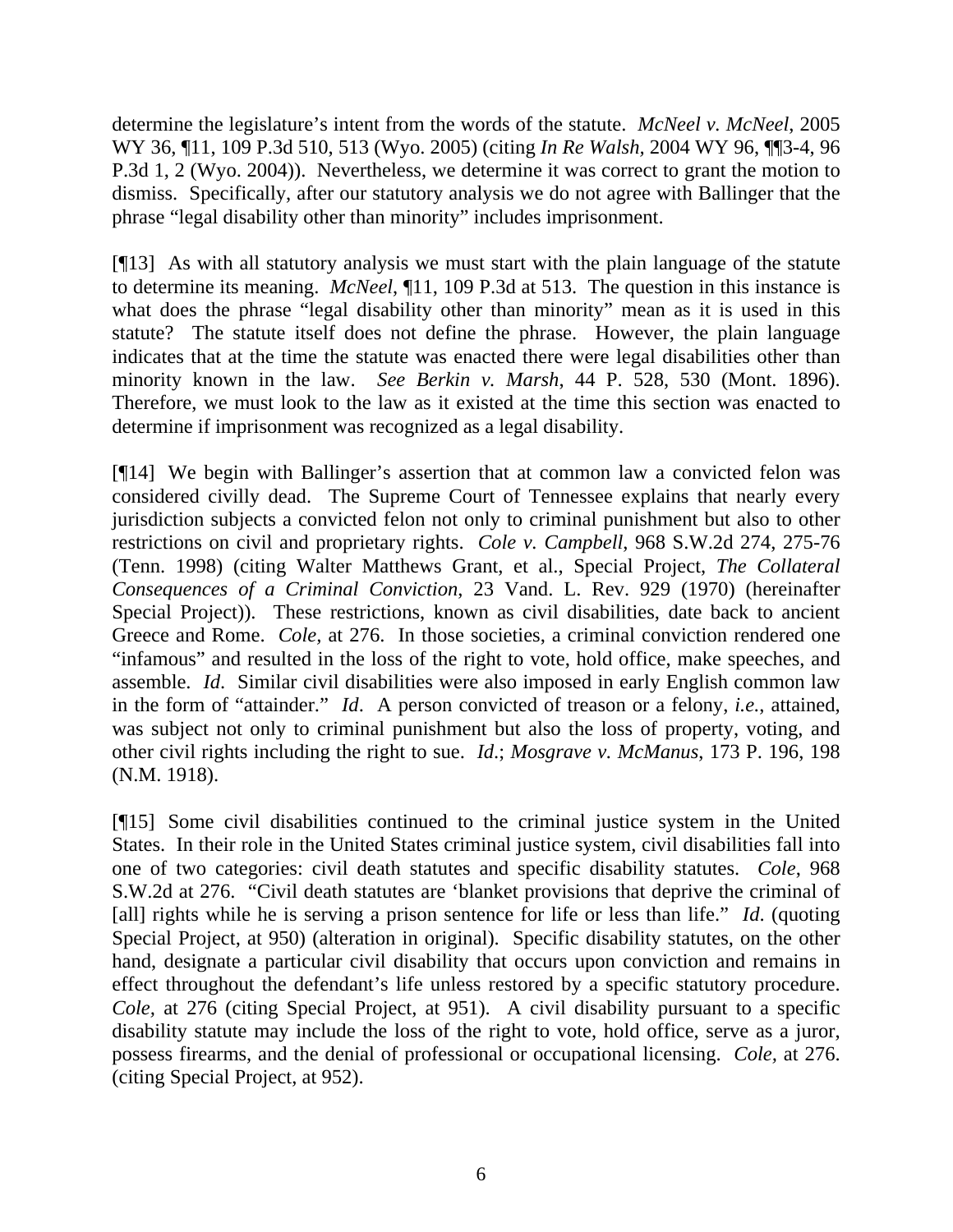[¶16] Several states enacted civil death statutes. *See* Special Project, at 950. These same states often provided provisions tolling statutes of limitations for prisoners in order to ensure that a citizen who lacks the capacity to sue while imprisoned will not lose his cause of action. *Id.* at 1025. These tolling statutes were designed to protect persons who are unable to sue because their imprisonment denied them that right. *Id*. at 1026.

[¶17] However, "in the absence of statute, the concept of civil death has generally been denied in this country." *Whitson v. Baker*, 463 So.2d 146, 148 (Ala. 1985). "Civil death statutes had become too great a burden and there developed a trend away from their strict results. The states then [began] to enumerate the disqualifications that attach to a conviction of a felony." Alan K. Simpson, *Indirect Legal Consequences of a Conviction for a Felony*, 13 Wyo. L. J. 62, 63 (1958). Wyoming was one such state. Indeed, "Wyoming statutory development rejected the idea of complete civil death and settled upon the loss of three distinct legal privileges under [Wyo. Comp. Stat.] Section 9-104 [(1945)]: inability to be an 'elector,' 'juror,' 'or hold any office of honor, trust, or profit within this state.'" *Id.* at 64. Therefore, we must reject Ballinger's claim that a convicted felon was civilly dead in Wyoming.

[¶18] Wyoming's major specific disability statute still contains the three distinct privileges noted by Simpson. As it reads today, it provides: $^2$  $^2$ 

> (a) A person convicted of a felony is incompetent to be an elector or juror or to hold any office of honor, trust, or profit within this state, unless:

- (i) His conviction is reversed or annulled;
- (ii) He receives a pardon;

 $\overline{a}$ 

(iii) His rights are restored pursuant to W.S.  $7-13-105(a)$ ; or

(iv) His rights as an elector are restored pursuant to W.S. 7-13-105(b) and (c), in which case the person shall remain incompetent to be a juror or to hold any office of honor, trust or profit within the state.

Wyo. Stat. Ann. § 6-10-106 (LexisNexis 2005). When tracing this statute back to its enactment, we find that the right to sue or be sued has never been included. *See* 1890 Wyo. Sess. Laws ch. 73, § 4; Wyo. Comp. Stat. § 9-104 (1945). Thus, it is clear that in 1976 when § 1-3-107 was enacted, convicted felons were not denied the right to sue by statute. Additionally, the argument that a convict had no standing as a party plaintiff has

<span id="page-8-0"></span><sup>2</sup> Another civil disability today appears to be the right to possess a firearm. *See Dobson v. Stahla*, 2003 WY 6N, ¶7, 63 P.3d 209, 211 (Wyo. 2003) (discussing federal regulation), and Wyo. Stat. Ann. § 6-8-102 (LexisNexis 2005), which provides: "Any person who has previously pleaded guilty to or been convicted of committing or attempting to commit a violent felony or a felony under W.S. 6-5-204(b), and has not been pardoned and who uses or knowingly possesses any firearm is guilty of a felony . . . ."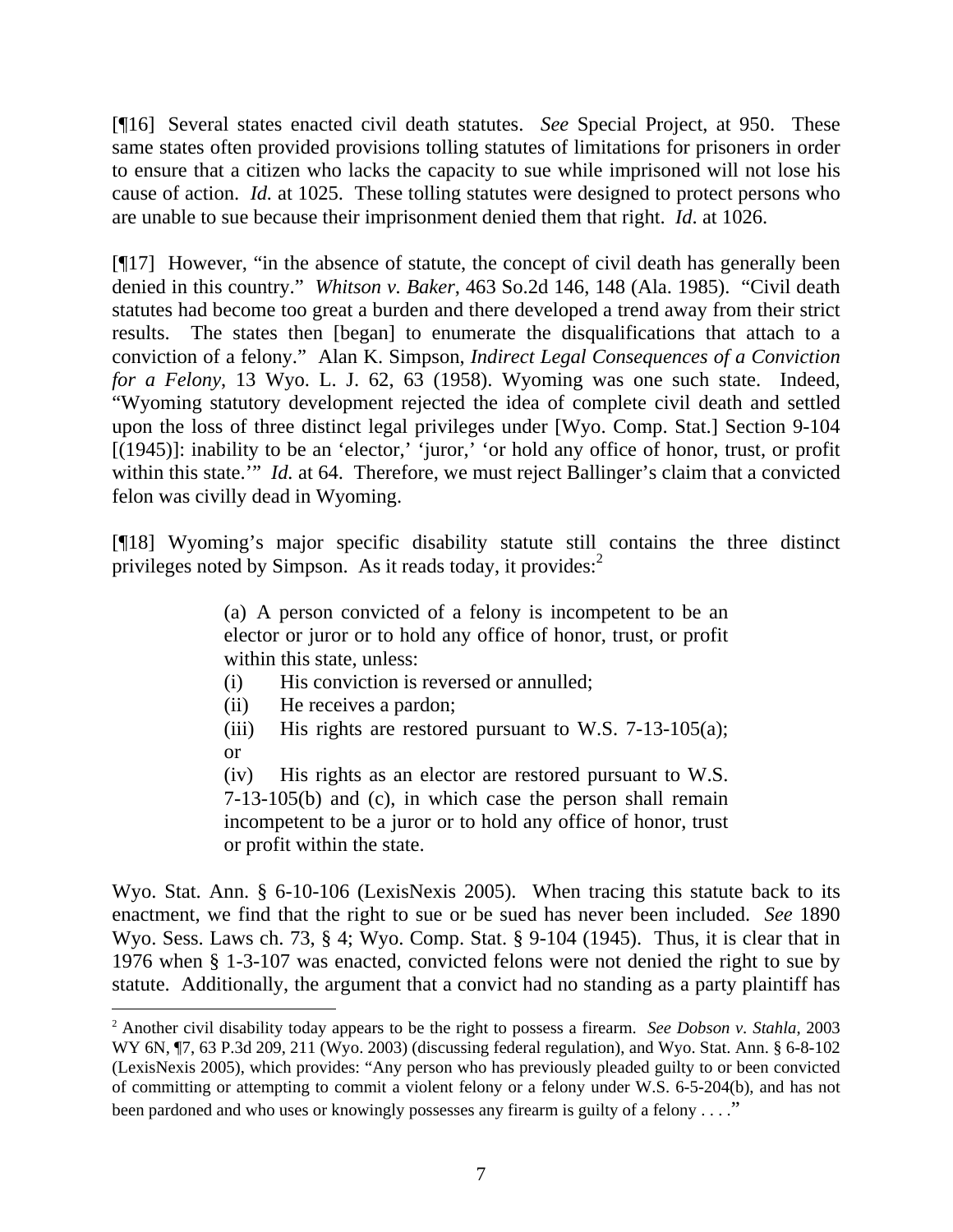been generally rejected by American courts as a rule of our common law, unless it was provided by statute. *Mosgrave*, 173 P. at 197.

[¶19] Logically then we must also reject Ballinger's contention that imprisonment is a legal disability as contemplated by this statute. "Legal disability" is defined as a "want of legal capacity to do a thing." *Id.* at 198. "As applied to the statute of limitations in civil actions, it would unquestionably mean legal capacity to bring the action . . . ." *Id*. As noted above, in Wyoming a convicted felon is not prohibited from instituting a civil action. Instead, the only civil rights denied upon conviction are those set forth by statute. *See id.* at 198. Undoubtedly Ballinger is correct that imprisonment increases the burdens of bringing a cause of action and presents a unique set of complications for case management. Nevertheless, the right to sue in fact still exists, and we therefore cannot find that it is a legal disability as contemplated by § 1-3-107.

[¶20] Ballinger urges us to consider cases from other jurisdictions, particularly Georgia and Wisconsin, which find imprisonment tolls the statute of limitations. *See Maddox v. Hall County*, 291 S.E.2d 442 (Ga. App. 1982); *Ghashiyah v. Prudential Ins. Co. of America*, 543 N.W.2d 538 (Wis. App. 1995). The reasoning of these cases is not particularly helpful because the applicable statutes in those cases specifically identified imprisonment as a condition that tolls the statute of limitations. Ballinger presents no case in which a court has recognized imprisonment as tolling the statute of limitations where imprisonment is not specifically provided by statute as a toll condition, nor did we discover such a case. Instead, it appears the general rule is that imprisonment does not suspend the running of a statute of limitations unless expressly provided. *Mosgrave*, 173 P. at 197. *See also Morgan v. People*, 158 N.E.2d 24, 26 (Ill. 1959) ("It is the prevailing view in this country that imprisonment does not suspend the running of a statute of limitations unless the statute expressly provides."); Special Project, at 1027 ("If the legislature provides that the statutes of limitations are tolled for persons 'under any legal disability,' prisoners are not included."). Wyoming's statute does not expressly provide for imprisonment as a disability.<sup>3</sup> Consequently, we find the reasoning of jurisdictions that do unpersuasive.

[¶21] We therefore conclude that the phrase "legal disability other than minority" as used in this statute does not include imprisonment. Accordingly, this provision is not applicable to toll the statute of limitations in this instance. Ballinger therefore had two years from the discovery of his injury to bring his action. As discussed later in this opinion, he did not do so.

<span id="page-9-0"></span><sup>&</sup>lt;sup>3</sup> We did turn up one instance in Wyoming statutes where additional time was provided for a prisoner to comply with a time limitation. This was in Wyo. Comp. Stat. § 89-4816 (1931), which provided the time in which one had to file an appeal. However, this statute was superseded when the rules of civil procedure were enacted. *See* W.R.C.P. 73 (1957). Although not necessarily helpful in this instance, this statute does indicate that the legislature knew how to provide for imprisonment to toll a time limit should it desire to do so.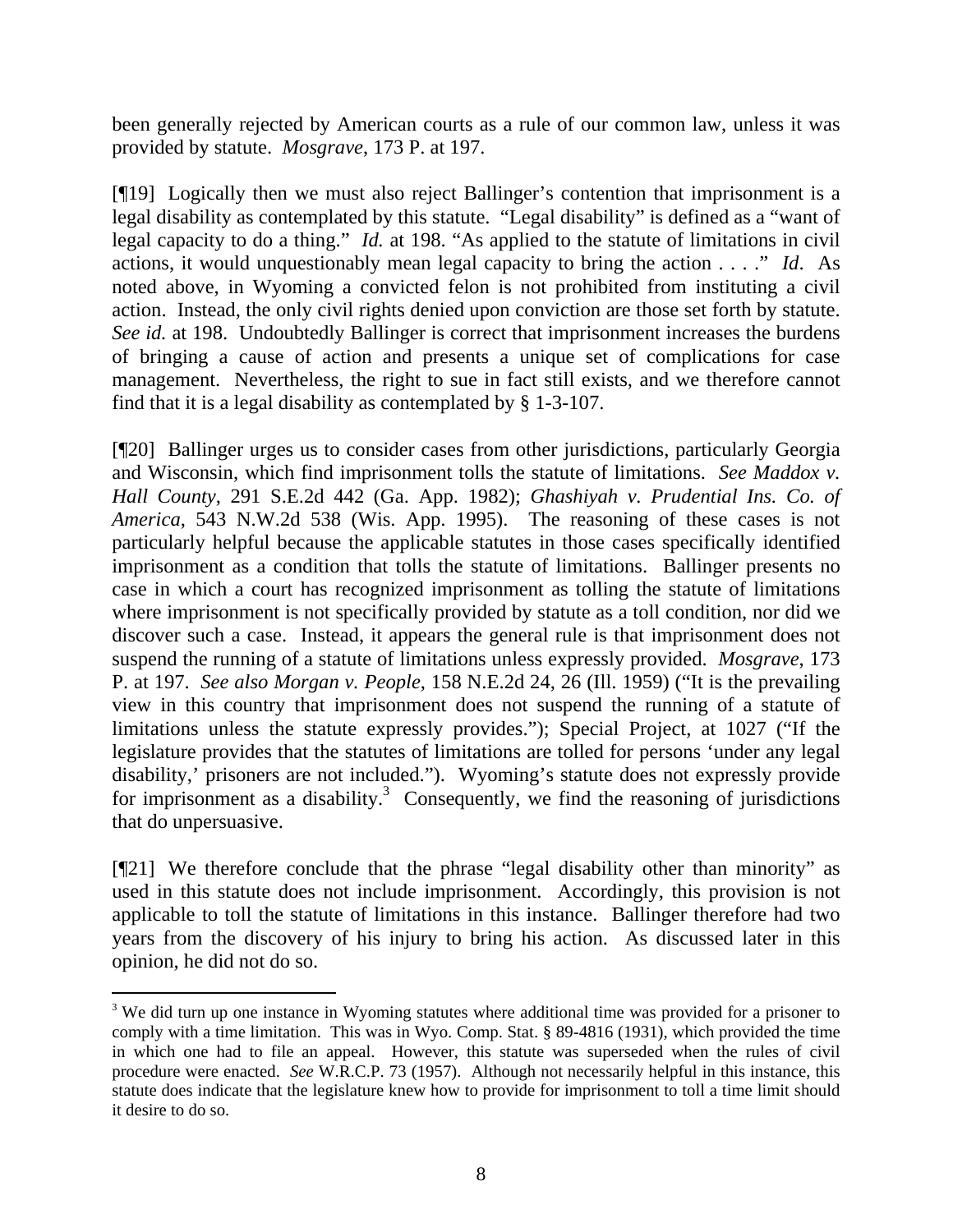## *Equitable Estoppel*

[¶22] Ballinger next asserts that equitable estoppel applies in this instance. He argues he meets the elements of an equitable estoppel claim, and therefore Thompson is barred from asserting the statute of limitations. The elements of an equitable estoppel claim are 1) a delay in filing an action that is induced by the defendant; 2) the defendant misled the plaintiff; and 3) the plaintiff must have acted on the misinformation in good faith to the extent that he failed to pursue his action in a timely manner. *Archuleta v. City of Rawlins,* 942 P.2d 404, 406 (Wyo. 1997).

[¶23] In this instance we conclude equitable estoppel cannot apply to save the action. While it appears there are factual disputes about whether Thompson misled Ballinger when he claimed several times that the policy would not have covered the wrongful death claim, it is clear there are no facts that could show Ballinger acted on the misinformation in good faith to the extent he failed to pursue his action in a timely manner. Specifically, even accepting Thompson's statements were misleading, Ballinger had received the letter from Tannehill's attorney discussing a cause of action, and he admits he had all the essential facts for his cause of action by January of 2001. Accordingly, he could no longer in good faith be relying on Thompson's misleading statements as reason not to timely file his action. Thus, we can only conclude there is no material question of fact, and Thompson is entitled to judgment as a matter of law on the matter of equitable estoppel.

## *Discovery of the Claim*

[¶24] Ballinger next argues that he could not have reasonably discovered his claim until two years prior to his filing. Wyoming is a discovery state which means the statute of limitations begins to run when the plaintiff knows or has reason to know of the existence of a cause of action. *Cabot Oil & Gas Corp. v. Followill*, 2004 WY 80, ¶14, 93 P.3d 238, 243 (Wyo. 2004); *Murphy v. Housel & Housel*, 955 P.2d 880, 883 (Wyo. 1998). Ordinarily, the issue of when the statute of limitations commences to run would be inappropriate for summary judgment. *Murphy,* at 883*.* However, if uncontroverted facts exist that demonstrate with specificity the time when a reasonable person would have been placed on notice, we will resolve the question as a matter of law. *Id*.

[¶25] In this instance, Ballinger was alerted to the existence of a cause of action as early as February of 2000 when he was first notified of the insurance lapse. As can be seen from the lengthy list in the fact section of this opinion, Ballinger was notified of the lapse on numerous occasions. The lapse was specifically addressed in many different ways over the relevant period of time, including discovery responses, telephone calls, and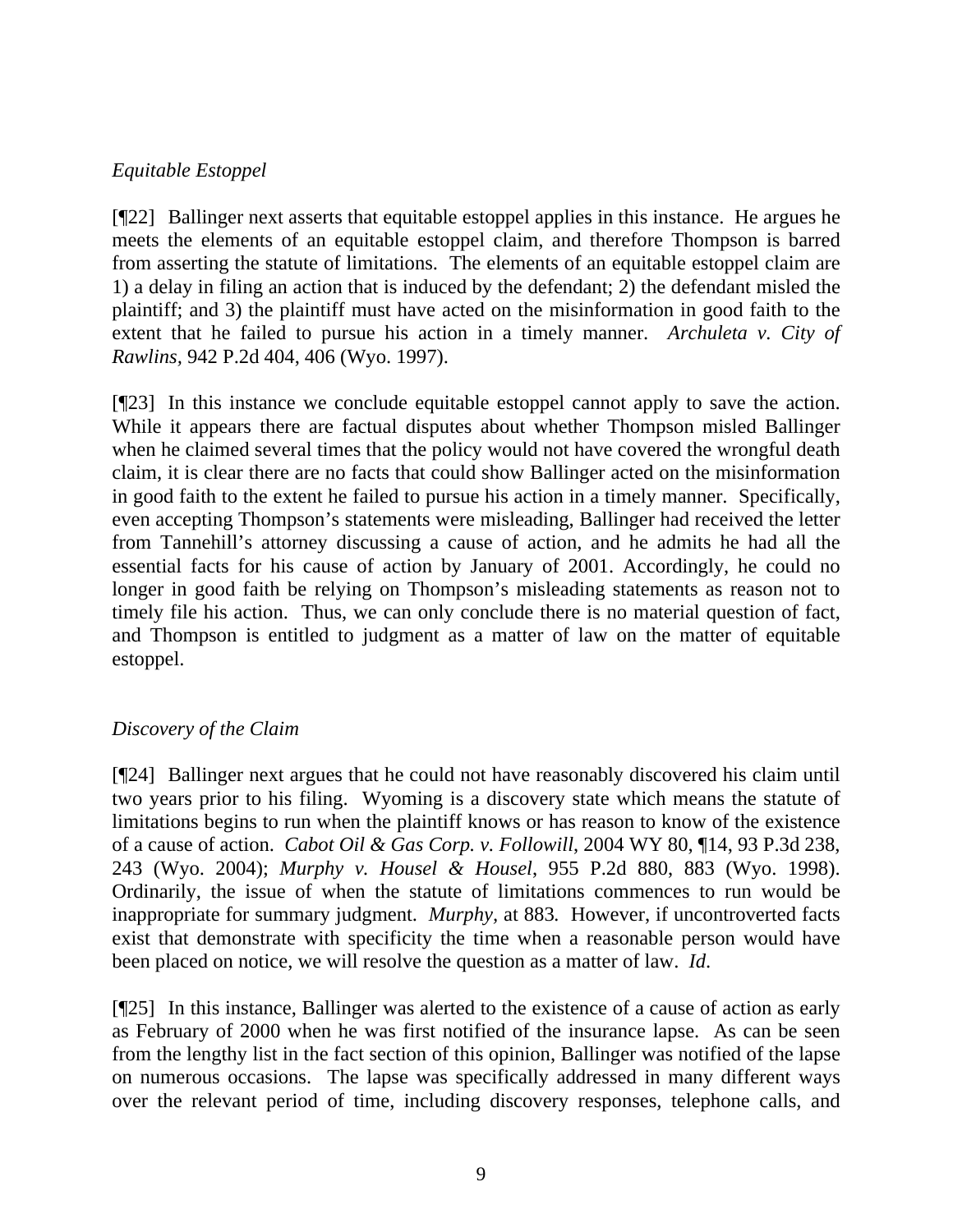correspondence. Even with Thompson's assurances that the insurance policy would not have covered the claim, it is clear Ballinger knew or should have known he had a cause of action by at least January of 2001 when he received the letter from Tannehill's attorney insisting Thompson withdraw because of such a cause of action, and he consulted with an independent attorney regarding the insurance lapse. Furthermore, as noted above, Ballinger admits he had the relevant information in January of 2001.

[¶26] Therefore, we conclude Ballinger knew or should have known he suffered an injury and the cause of that injury by at least January of 2001. At that point, Ballinger had clearly "discovered" his claim. As a result, we conclude there was no genuine question of material fact regarding this argument, and Thompson is entitled to judgment as a matter of law on this issue as well.

### *Continuous Representation*

[¶27] Ballinger lastly asserts the continuous representation doctrine should operate in this instance to toll the statute of limitations. The continuous representation doctrine is analogous to the continuous treatment doctrine we have applied in medical malpractice cases. However, we have consistently stated, "[t]he continuing representation doctrine is absent from our legal malpractice statute, and we decline to judicially adopt such a provision." *Connell v. Barrett*, 949 P.2d 871, 874 (Wyo. 1997) (quoting *Hiltz v. Robert W. Horn, P.C.*, 910 P.2d 566, 571 (Wyo. 1996)). Nevertheless, Ballinger argues Wyoming has recognized the continuous treatment rule in the context of medical malpractice even though there is no statutory enactment of that rule, and we therefore should do the same for legal malpractice. *See Metzger v. Kalke*, 709 P.2d 414 (Wyo. 1985). Although Ballinger's argument has some merit, we decline to adopt the continuous representation doctrine in these circumstances.

[¶28] Our reluctance to adopt the doctrine in this case makes sense in light of the reasoning behind the continuous treatment doctrine. As we explained in *Metzger,* the rationale for the continuous treatment rule is:

> "\* \* \* [I]n the treatment of a patient the diagnosis might change from time to time, and it is commonly accepted in the medical profession that the diagnosis, in the first instance, is not binding on the physician. He should have the right, during the course of treatment, to change the diagnosis.  $***$

> "\* \* \* The diagnosis referred to was a continuing biweekly one, and each time an incorrect diagnosis was made and an incorrect treatment applied, plaintiff's injuries were extended. It was not the error in the diagnosis originally made by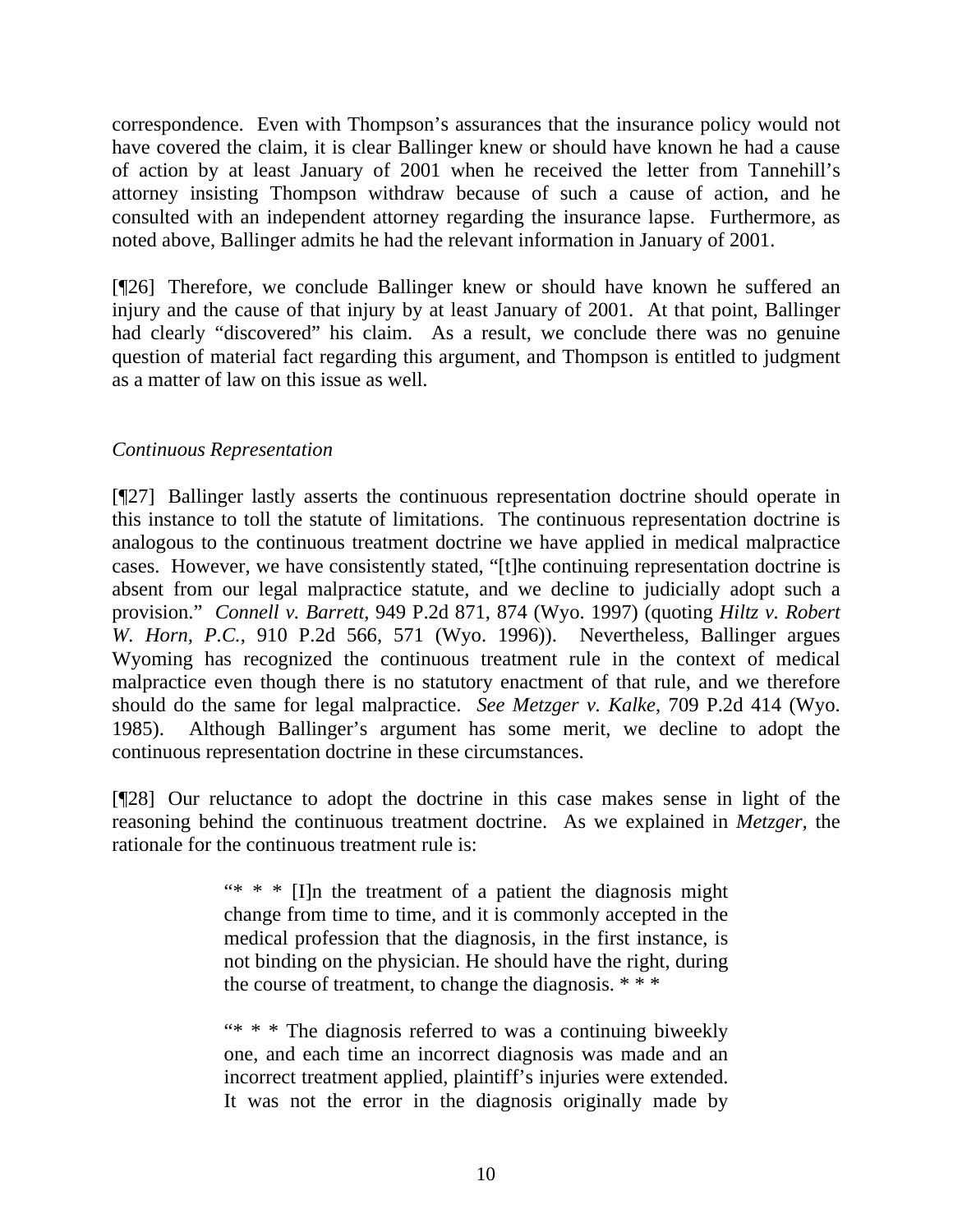defendant but its adherence thereto and course of treatment that brought about the injuries."

*Metzger*, 709 P.2d at 417 (quoting *Williams v. Elias*, 1 N.W.2d 121, 124 (Neb. 1941)). We further explained in *Echols v. Keeler*, 735 P.2d 730, 731-32 (Wyo. 1987) (quoting 1 D. Louisell and H. Williams, Medical Malpractice, ¶ 13.08 (1986)):

> "The so-called 'continuous treatment' rule has been defended on the grounds of fairness as well as on the basis of logic. Certainly it would not be equitable to bar a plaintiff who, for example, has been subjected to a series of radiation treatments in which the radiologist negligently and repeatedly administered an overdosage, simply because the plaintiff is unable to identify the one treatment that produced his injury. Indeed, in such a situation no single treatment did cause the harm; rather it was the result of several treatments, a cumulative effect. From the point of view of the physician, it would seem reasonable that if he has made a mistake, a misdiagnosis, for example, he is entitled to the opportunity to correct the error before harm ensues. And, as one court has put it, 'It would be absurd to require a wronged patient to interrupt corrective efforts by serving a summons on the physician.'"

[¶29] When considering the "single act exception" to the continuous treatment doctrine in *Jauregui v. Memorial Hospital of Sweetwater County*, 2005 WY 59, 111 P.3d 914, (Wyo. 2005), we further explained that where there is a single act of allegedly negligent conduct, the statue of limitations begins to run at the time the plaintiff sustains injury from the act instead of at the end of the course of treatment. *Id.* at ¶12, 111 P.3d at 918 (citing *Doyle v. Kuch*, 611 N.W.2d 28, 31 (Minn. App. 2000)). Specifically, "when the alleged tort consists of (1) a single act; (2) which is complete at a precise time; (3) which no continued course of treatment can either cure or relieve; and (4) where the plaintiff is actually aware of the facts upon which the claim is based; that is, the plaintiff is aware of the malpractice prior to the end of treatment" the cause of action begins to run at the time of the negligent act. *Jauregui,* at ¶12, 111 P.3d at 918 (citing *Doyle*, at 31).

[¶30] In this instance, although Thompson continued to represent Ballinger for some time after the negligent act, *i.e*., the insurance lapse, it appears that a continuous course of malpractice as contemplated by *Metzger* is not present. Specifically, even accepting that Ballinger relied on Thompson's representations that the policy would not cover the incident and that such representations were incorrect, by January of 2001 Thompson had terminated his representation of Ballinger. Likewise, there is no cumulative effect from